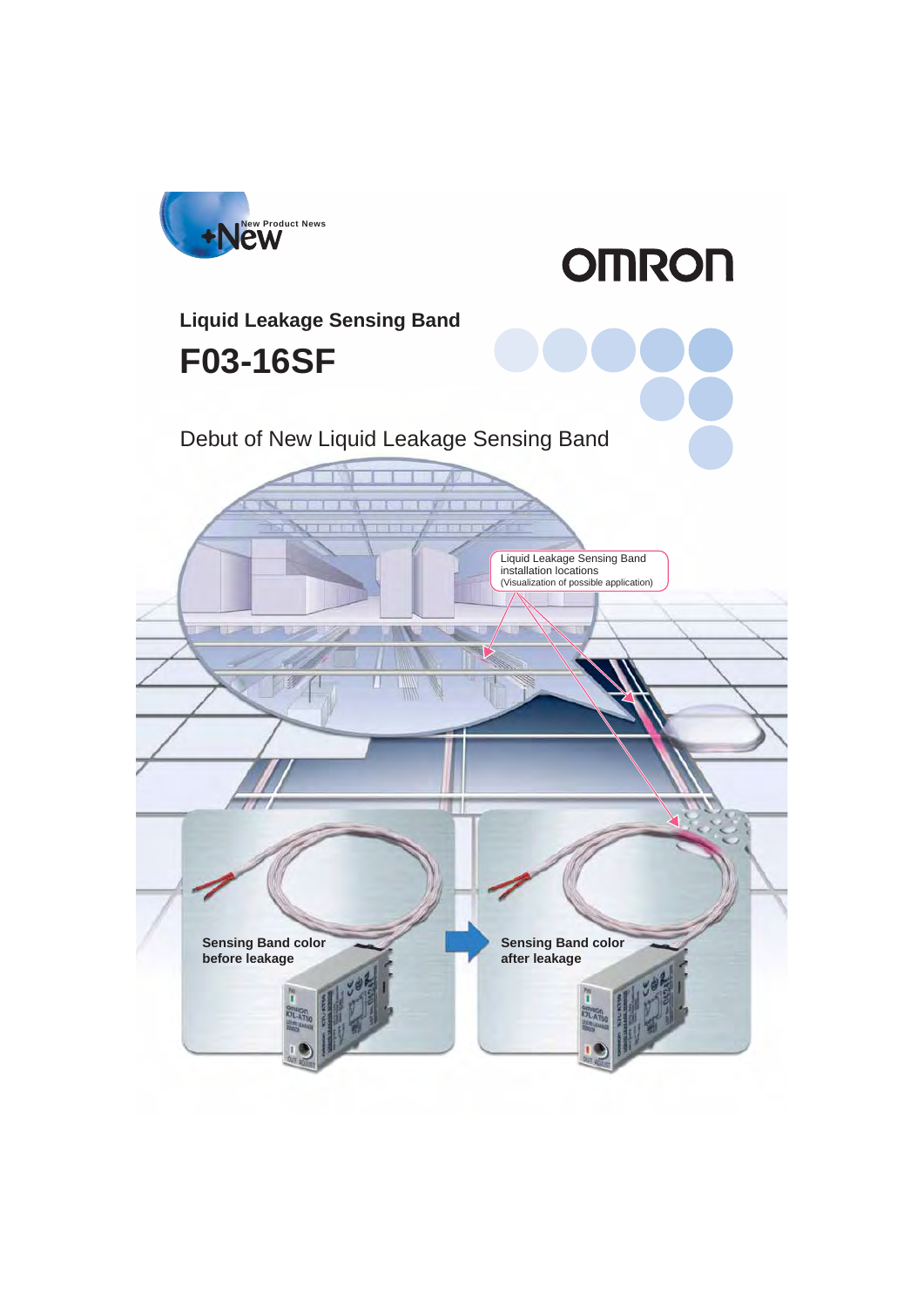# **OMRON**

# **Liquid Leakage Sensing Band F03-16SF**

- Greater flexibility and superior workability compared with the F03-16PE.
- The sheath becomes transparent to reveal the red inner sheath if liquid leakage occurs, thereby enabling visual confirmation. After drying, the Sensing Band color will return to white. (F03-16SFC only)



## **Ordering Information**

| <b>Name</b>                                                  | Model         | Length          | <b>Name</b>                                            | <b>Model</b>   | Length           |
|--------------------------------------------------------------|---------------|-----------------|--------------------------------------------------------|----------------|------------------|
| Liquid Leakage Sensing<br>Band (without color<br>indication) | F03-16SF-5M   | 5 <sub>m</sub>  | Liquid Leakage Sensing<br>Band (with color indication) | F03-16SFC-5M   | 5m               |
|                                                              | F03-16SF-10M  | 10 <sub>m</sub> |                                                        | F03-16SFC-10M  | 10 <sub>m</sub>  |
|                                                              | F03-16SF-15M  | 15 <sub>m</sub> |                                                        | F03-16SFC-15M  | 15 <sub>m</sub>  |
|                                                              | F03-16SF-20M  | 20 <sub>m</sub> |                                                        | F03-16SFC-20M  | 20 <sub>m</sub>  |
|                                                              | F03-16SF-30M  | 30 <sub>m</sub> |                                                        | F03-16SFC-30M  | 30 m             |
|                                                              | F03-16SF-40M  | 40 m            |                                                        | F03-16SFC-40M  | 40 m             |
|                                                              | F03-16SF-50M  | 50 m            |                                                        | F03-16SFC-50M  | 50 m             |
|                                                              | F03-16SF-60M  | 160 m           |                                                        | F03-16SFC-60M  | 60 m             |
|                                                              | F03-16SF-70M  | 70 m            |                                                        | F03-16SFC-70M  | 70 m             |
|                                                              | F03-16SF-80M  | 80 m            |                                                        | F03-16SFC-80M  | 80 m             |
|                                                              | F03-16SF-90M  | 90 <sub>m</sub> |                                                        | F03-16SFC-90M  | 90 m             |
|                                                              | F03-16SF-100M | 100 m           |                                                        | F03-16SFC-100M | 100 <sub>m</sub> |

## **Specifications**

| <b>Sheath</b>                           | Special plastic fiber braided cable with water-<br>absorbent and water-repellent<br>characteristics |
|-----------------------------------------|-----------------------------------------------------------------------------------------------------|
| Core                                    | Tin-plated, copper-stranded wire                                                                    |
| <b>Ambient operating</b><br>temperature | $-15$ to 60 $\degree$ C                                                                             |
| Fire retardancy                         | Not fire retardant                                                                                  |
| Weight                                  | Approximately 20 g (1 m)                                                                            |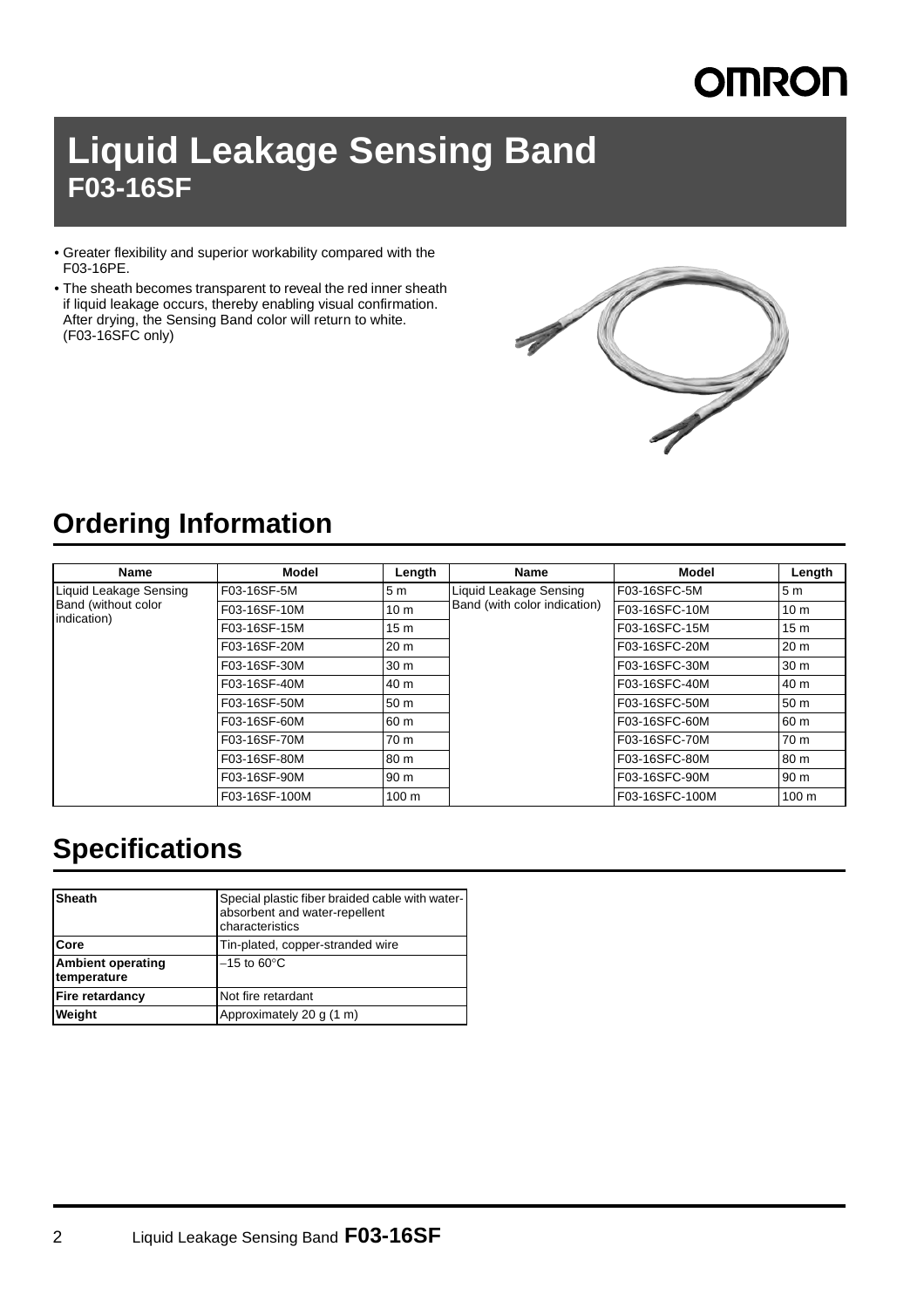## **OMRON**





## **Liquid Leakage Sensor Amplifier**

### **Stable Detection of Liquid Leakage. Three Models Are Available**

|                             | Item                             | K7L-AT50/-AT50D (See note 1.)                         | 61F-GPN-V50 (See note 2.)    | 61F-WLA (See note 2.)                |
|-----------------------------|----------------------------------|-------------------------------------------------------|------------------------------|--------------------------------------|
| Output form                 | Relay                            | No                                                    | Yes                          | <b>No</b>                            |
|                             | <b>Relay and buzzer</b>          | <b>No</b>                                             | <b>No</b>                    | Yes                                  |
|                             | <b>Transistor</b>                | Yes                                                   | <b>No</b>                    | <b>No</b>                            |
| <b>Operation resistance</b> |                                  | 0 to 50 $M\Omega$                                     | 0 to 50 k $\Omega$           | 0 to 50 k $\Omega$                   |
|                             | Disconnection detection function | Yes                                                   | <b>No</b>                    | <b>No</b>                            |
| Noise canceller function    |                                  | Yes                                                   | <b>No</b>                    | No                                   |
| <b>IV Cable</b>             |                                  | 10 m max.                                             | 100 m max.                   |                                      |
| F03-16SF/-SFC               |                                  | 10 m max.                                             | 100 m max.                   |                                      |
| <b>Dimensions</b>           |                                  | $28.8 \times 12.8 \times 46.0$                        | $49.4 \times 38.0 \times 70$ | $140 \times 118 \times 50$           |
| <b>Mounting method</b>      |                                  | Socket                                                | Socket                       | Screw mounting                       |
| <b>External appearance</b>  |                                  | om <sub>Ron</sub><br>K7L-AT50<br><b>ILEOUD LEAKGE</b> |                              | 伶<br>$rac{1}{615}$<br><b>SAMPLES</b> |

**Note: 1.** For details, refer to *Liquid Leakage Amplifier K7L-AT50* (Cat. No. F049).

**2.** For details, refer to *Floatless Level Controller* (Cat. No. F030).